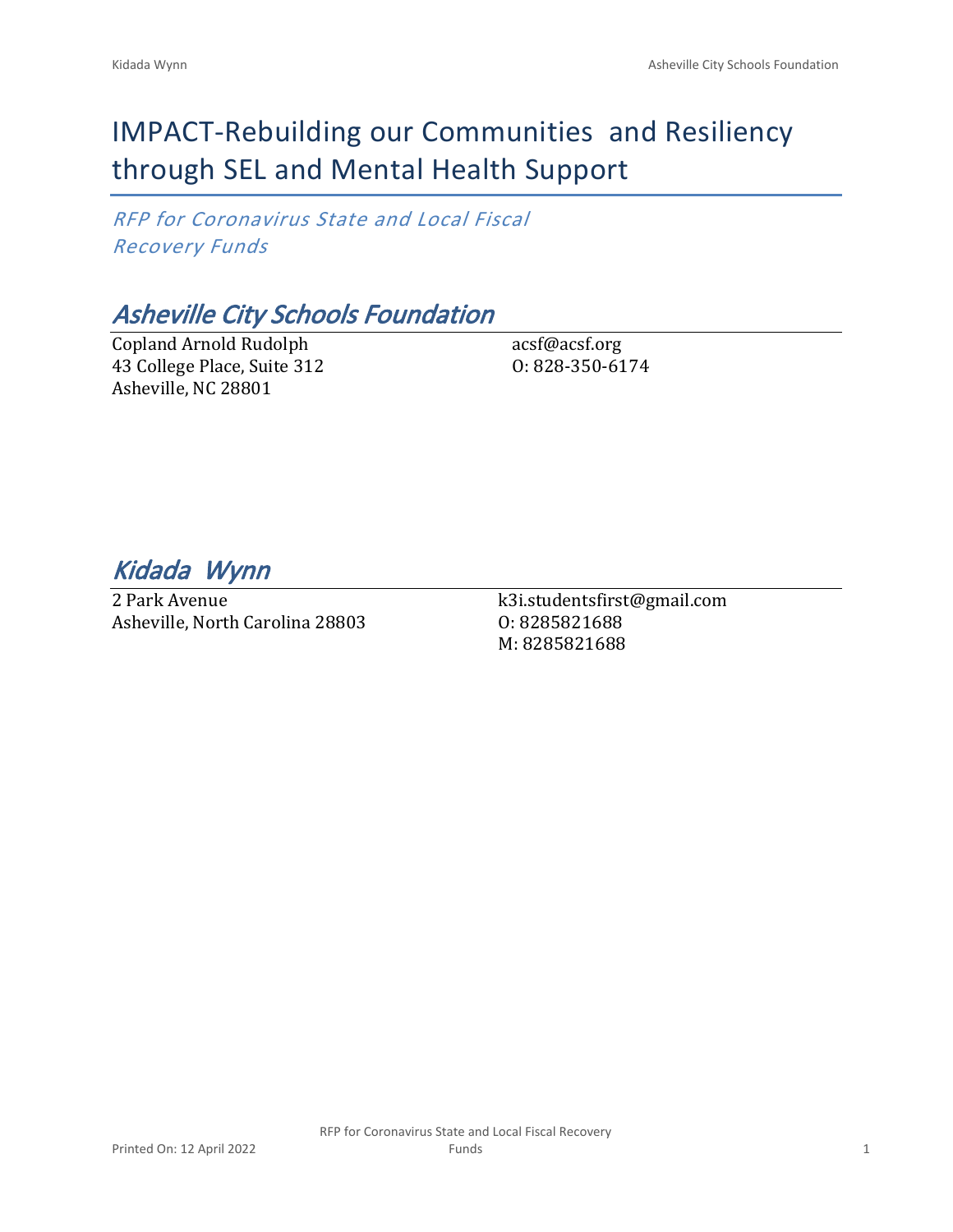# Application Form

## *Question Group*

Buncombe County requests proposals for projects to help the community recover from and respond to COVID-19 and its negative economic impacts.

Buncombe County has been awarded \$50,733,290 in Coronavirus State and Local Fiscal Recovery Funds (Recovery Funding), as part of the American Rescue Plan Act. To date, Buncombe County has awarded projects totaling \$23,093,499, leaving a balance of \$27,639,791 available to award.

Visit [http://www.buncombecounty.org/recoveryfundinghttp://www.buncombecounty.org/recoveryfundingwww.b](http://www.buncombecounty.org/recoveryfunding) [uncombecounty.org/recoveryfundinghttp://www.buncombecounty.org/recoveryfundinghttp://www.buncombeco](http://www.buncombecounty.org/recoveryfunding) [unty.org/recoveryfundinghttp://www.buncombecounty.org/recoveryfundinghttp://www.buncombecounty.org/re](http://www.buncombecounty.org/recoveryfunding) [coveryfunding](http://www.buncombecounty.org/recoveryfunding) for details.

This infusion of federal resources is intended to help turn the tide on the pandemic, address its economic fallout, and lay the foundation for a strong and equitable recovery.

Buncombe County is committed to investing these funds in projects that:

- Align to county strategic plan and community priorities
- Support equitable outcomes for most impacted populations
- Leverage and align with other governmental funding sources
- Make best use of this one-time infusion of resources
- Have a lasting impact

Proposals shall be submitted in accordance with the terms and conditions of this RFP and any addenda issued hereto.

Click [here](https://www.buncombecounty.org/common/purchasing/Buncombe%20Recovery%20Funding%20RFP%202022.pdf) for the full terms and conditions of the RFP

#### **Organization Type\***

Public

#### **Nonprofit documentation**

If nonprofit, attach IRS Determination Letter or other proof of nonprofit status.

#### **Name of Project.\***

IMPACT-Rebuilding our Communities and Resiliency through SEL and Mental Health Support

#### **New/Updated Proposal\***

Is this a new project proposal or an updated version of a proposal submitted during the earlier (July 2021) Recovery Funding RFP?

> RFP for Coronavirus State and Local Fiscal Recovery Funds 2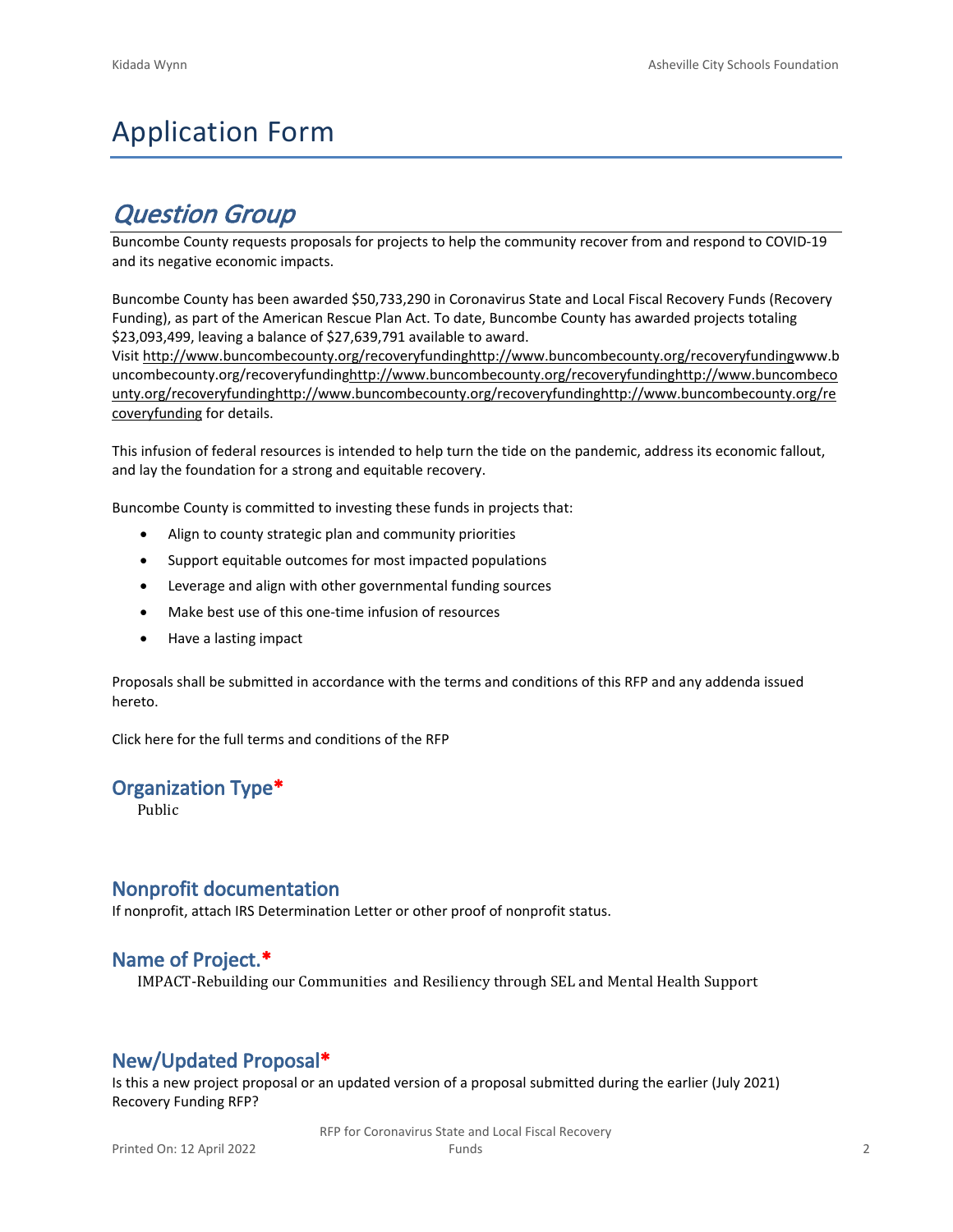Updated version of previously submitted proposal

#### **Amount of Funds Requested\***

\$800,000.00

#### **Category\***

Please select one:

- Affordable Housing
- Aging/Older Adults
- Business Support/Economic Development
- Environmental/Climate
- Homelessness
- K-12 Education
- Infrastructure and/or Broadband
- Mental Health/Substance Use
- NC Pre-K Expansion
- **Workforce**

Mental Health/Substance Use

#### **Brief Project Description\***

Provide a short summary of your proposed project.

The initiative of the IMPACT program-Inspire More Powerful Achievements through Community Trust- is to have a positive IMPACT in our city, communities, and schools by repairing and rebuilding trust and resiliency within our village. IMPACT teams will offer a blend of treatment modalities to provide families with the resources needed to gain and sustain the mental capacity to excel in combining social/emotional & physical wellness resulting in academic progression. The program looks to use case management, mental health counseling, learning, health, and independent living skills offered by relatable and reliable staff, as well as outreach programs/events to strengthen low-income community gaps exacerbated by COVID 19. The team will assist the communities in identifying tools & resources to navigate systems & improve functioning in familial, social, and educational domains while providing support for the community by extending services to the home and community directly.

#### **Project Plan\***

Explain how the project will be structured and implemented, including timeframe.

If awarded, IMPACT will immediately begin to disseminate free mental health treatment offered by a team of relatable experts and specialists.The intent of IMPACT is to assist low-income community members in utilizing resources to set & activate goals that result in positive community participation & decrease negative

RFP for Coronavirus State and Local Fiscal Recovery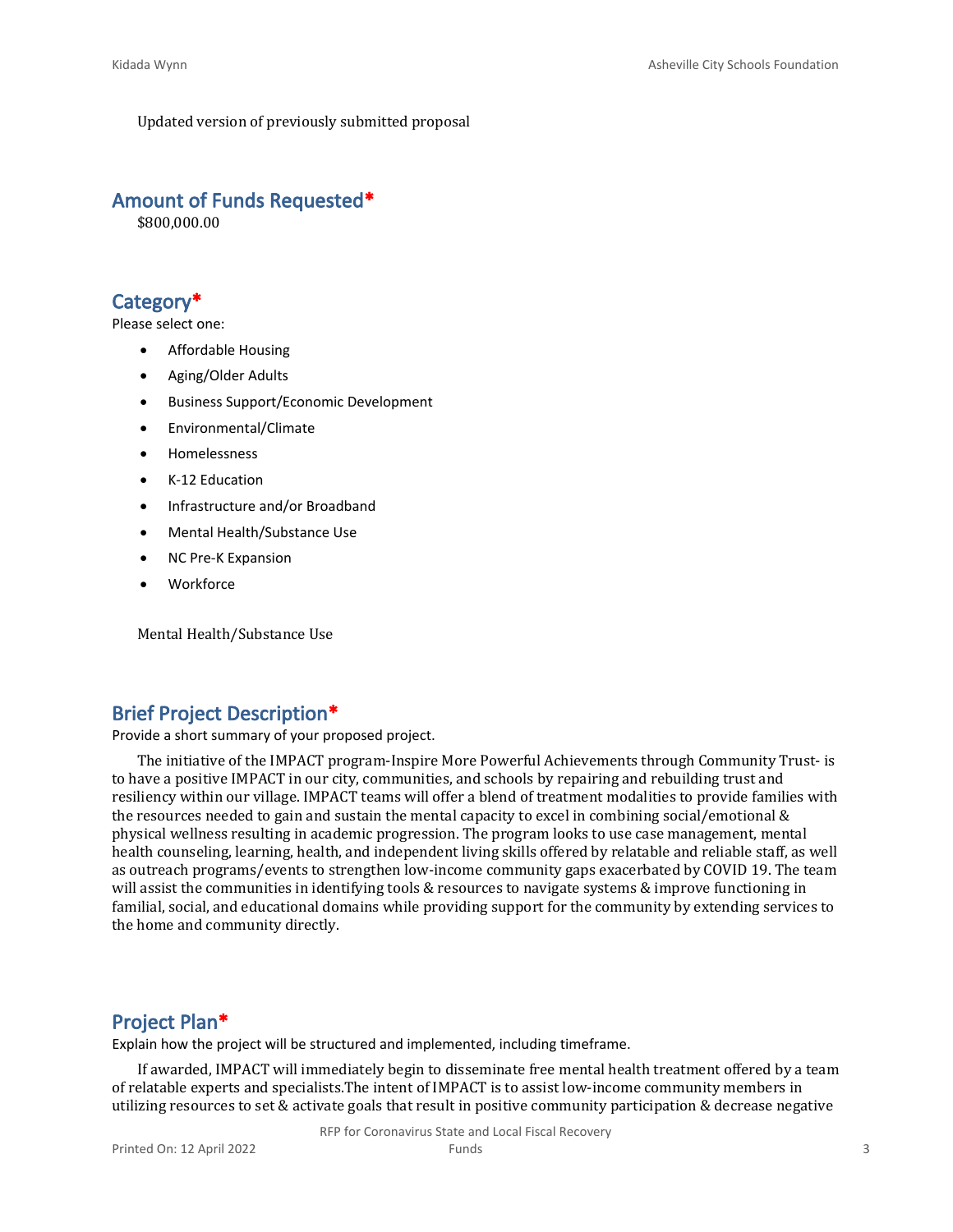symptoms of systematic and economic declination. The IMPACT team is a diverse team of professionals with backgrounds & expertise in SW, MH counseling,community development & homelessness prevention/care. Utilizing the team's expertise, the mission of IMPACT will be realized by providing in-house all-around treatment to improve the overall health & well-being of each community member.This, in turn, will strengthen the community from within & assist in decreasing the growing violence attributed to these said communities.According to crimegrade.org, Asheville NC is above the national average for violent crimes. IMPACT will focus its efforts to address residual mental health issues that have been exacerbated by COVID 19 and that have contributed to the increase of violence, substance use, and crime within our communities. The team also provides skills training through psycho-education & will offer support throughout the school's MTSS process. IMPACT will provide a trauma-informed, therapeutic academic space within their alternative to the suspension program; this resolves the issue of students going home, hence losing more academic time and increasing the achievement gap.Our IMPACT program will work in conjunction with school systems to report progress on a quarterly basis; using goal-setting structures to quantify progress with review dates every 30 days. Educational measures will be set and shared with schools based upon IMPACT's strategic planning and individual goal setting.An example of this is if a student is having issues staying in class & is often sent to the principal's office, IMPACT will assess the situation, set goals to identify & assist by offering strategies & tools to support students in reducing the number of disciplinary office referrals and out of school suspensions. There are some cases where the students behavior has warranted a short-term or long-term suspension or expulsion.These expulsions tend to lead to more idle time & activities for the youth, therefore increasing the opportunity for unsupervised time for young people can result in engagement in crime.IMPACT will offer a place where the students would work online & remotely but in a therapeutic and supportive space. Students will learn how to better manage their emotions, effectively communicate & the importance of self-value & worth. Once this measure is met the team can then assist the family in addressing their psycho-educational and therapeutic needs as a whole.These efforts will be supported by working in conjunction with housing, the schools, Asheville city professionals, and community members in efforts to positively impact client's hierarchy of needs.

#### **Statement of Need\***

Describe the need that this project will address. Include data to demonstrate the need, and cite the source of the data.

There has been a need to intentionally support the disproportionalities of our students, and communities of color for decades. The achievement and opportunity gaps are evidence that what we have attempted in the past has not worked as there has not been a decrease in gaps, instead those numbers are on a continual incline. The emotional wellness of all people, particularly people of color, has been negatively impacted even more since the COVID 19 pandemic. IMPACT hopes to positively address the wellness of those who otherwise would not have access to therapeutic resources offered by relatable staff and clinicians. It has been shared with the public numerous times over the last 10 years that the achievement gap in Asheville City Schools is one of the highest in the state. Students of color make up only 18% of the entire Asheville City Schools student body but are the majority in regards to those students who are a part of the achievement gap. This continues to be a horrific and true reality for many in the city of Asheville. IMPACT will intentionally support the academic, social, emotional, mental, and physical needs of our clients by offering, therapy, case management, an alternative to suspension space, community outreach forums and engagement events. Data from Buncombe County showed the racial achievement gaps at Asheville City and Buncombe County Schools were disporpotioante by class and race. In 2018, 20% of black students at Asheville City Schools met grade level proficiency compared to more than 80% of white students. WLOS Apr 19, 2021, Our IMPACT team will intentionally address these needs and poor outcomes by enhancing relative and relatable resources, mental health programming, and case management. We will fulfil the community asks and the desires of many to have opportunities offered to them by people of color or those with lived experiences; as stated by a parent "someone who will understand them me without judgment".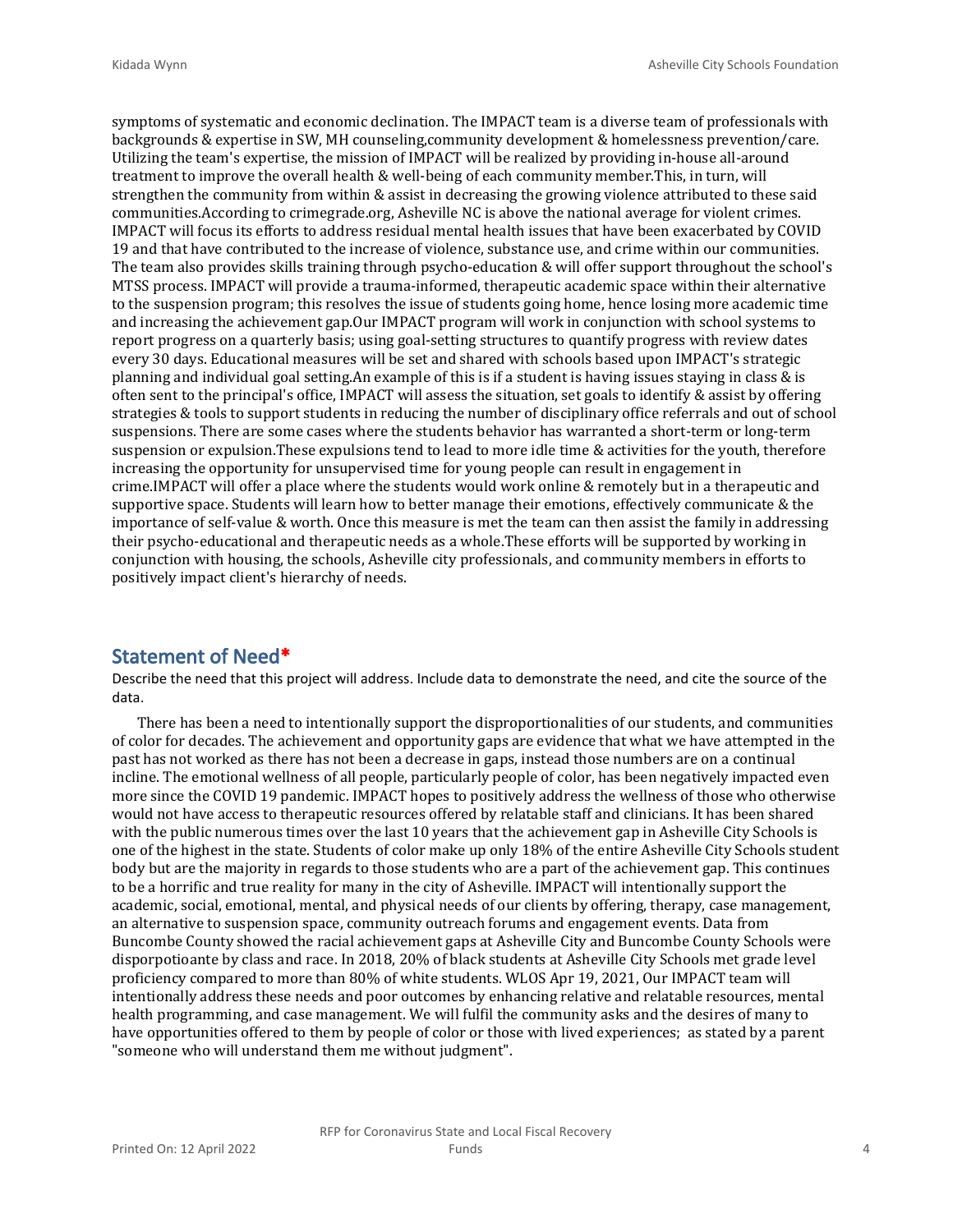#### **Link to COVID-19\***

Identify a health or economic harm resulting from or exacerbated by the public health emergency, describe the nature and extent of that harm, and explain how the use of this funding would address such harm.

Health equity is when all members of society enjoy a fair and just opportunity to be as healthy as possible. Public health policies and programs centered around the specific needs of communities can promote health equity. The COVID-19 pandemic has brought social and racial injustice and inequity to the forefront of public health. It has highlighted that health equity is still not a reality as COVID-19 has unequally affected many racial and ethnic minority groups, putting them more at risk of getting sick and dying from COVID-19. [1], [2] The term "racial and ethnic minority groups" includes people of color with a wide variety of backgrounds and experiences. Negative experiences are common to many people within these groups, and some social determinants of health have historically prevented them from having fair opportunities for economic, physical, and emotional health. [3] Social determinants of health are the conditions in the places where people live, learn, work, play, and worship that affect a wide range of health risks and outcomes. (Stokes EK,2020; Killerby ME 2020; U.S. Department of Health and Human Services. Social Determinants of Health 2020)

Health equity includes mental health. IMPACT will address the mental/social/emotional/behavioral health needs within our communities. The wellness of our students will be supported by offering therapeutic spaces to address trauma and behaviors. During the pandemic, several mental health services ended abruptly for our community members and students; causing an even wider mental health equity divide for POC and their counterparts. The community mental health agencies continue to be challenged with hiring qualified staff to offer these services. IMPACT has qualified team member to support clients immediately. If awarded, IMPACT will be able to offer its services for free of charge to participants. Payment for needed resources continues to be a major barrier to accessing wellness services.

#### **Population Served\***

Define the population to be served by this project, including volume and demographic characteristics of those served.

Our IMPACT teams will serve students, families, and communities that have been negatively impacted mentally and economically by systematic barriers and racism which have been exacerbated by the COVID 19 pandemic. Our primary focus is to serve the school and communities experiencing mental and socialemotional illness, that are also due to systematic injustices and lack of access to the relevant resource. We plan to hire relatable staff to make up a minimum of 3 IMPACT wellness teams (each team consists of 4 members-1 Clinician, 2 Community Health Workers, and 1 Social Worker) who will offer opportunitities to see themselves differently, in a system that has not been favorable or supportive currently or in the past. Each team will have the capacity to serve up to 10-12 students at a time within the school and community settings. When proven successful we will look to add 2 additional IMPACT teams within the next 3 months, having a total of 5 teams by the end of the fiscal year.

#### **Results\***

Describe the proposed impact of the project. List at least 3 performance measures that will be tracked and reported. If possible, include baselines and goals for each performance measure.

\* Increase the social and mental wellness of students within the schools and home communities by 75- 80% with an 85% goal completion rate and a high percentage of positive growth documented on Purpose Intervention and Effectiveness (PIE) goal sheets.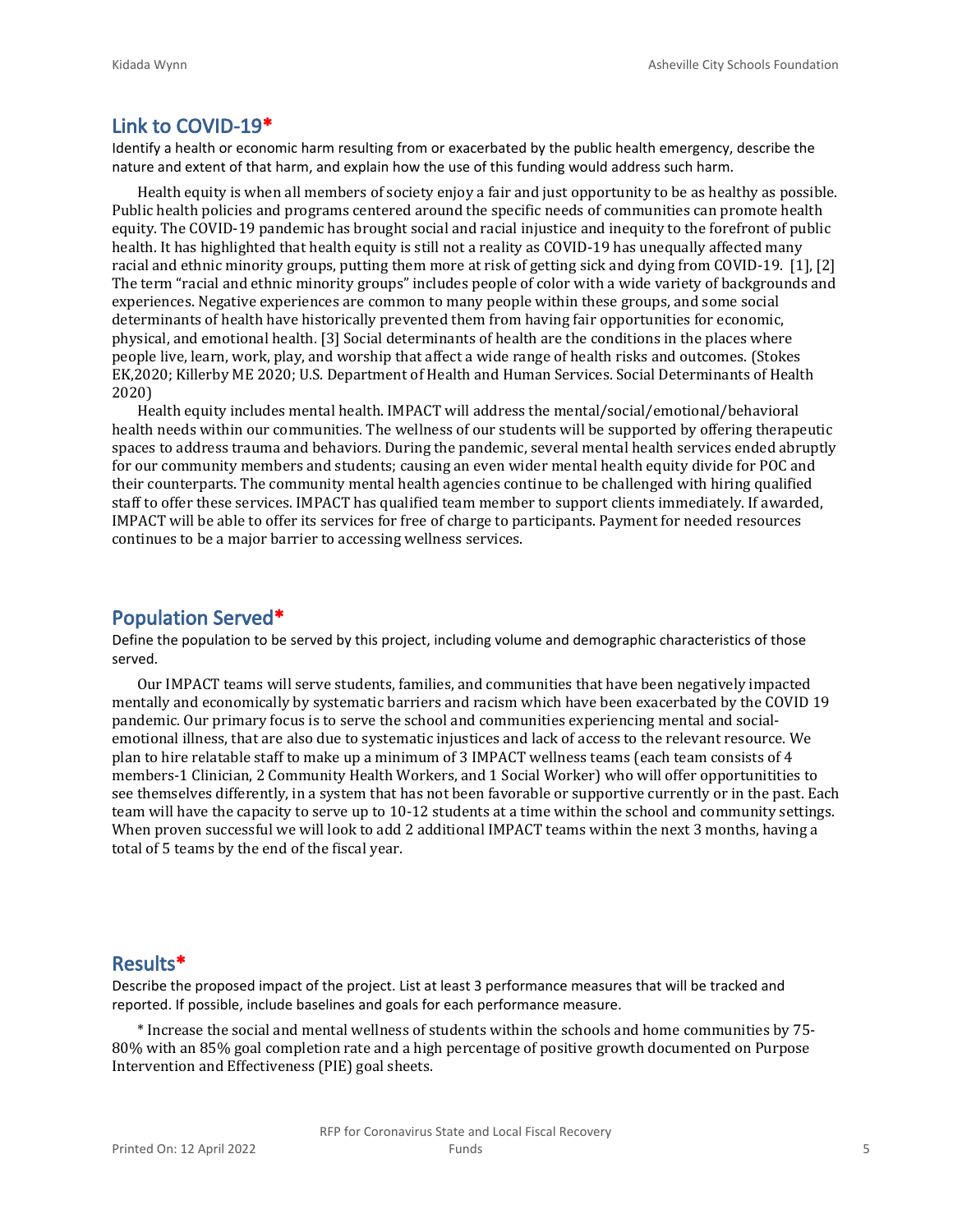\*Aggressively decreasing the achievement and opportunity gaps of our beneficiaries as evidenced by the high IMPACT wellness participation rate. Caseloads stay consistently high in number with 10-12 participants per team.

\*Between 75-80% percent of beneficiaries will see growth and improvements academically and behaviorally as evidenced by a decrease in discipline referrals and an increase in community pride and engagement.

The IMPACT teams will work very closely together with schools and community health agencies to ensure there are common and realistic goals shared, and agreed upon, and that we have student, family, and community buy-in. Each team member will complete PIE (purpose, intervention, and effectiveness) notes to track their progression or lack thereof on their personal and wellness goals. Each team will also track the number of enhanced mental and physical health referrals made for clients. IMPACT teams will attend school meetings per parental consent, extracurricular activities, and other social gatherings to track if students are utilizing skills taught and modeled by team members and to witness if clients are working on their personal goals in different settings. Teams will meet weekly to discuss and staff clients on a case-by-case basis and to get team feedback and expert suggestions from their peers. Team members will meet and work with students a minimum of 3 days a week, with goal progression or regression driving the student's service time.

#### **Evaluation\***

Describe the data collection, analysis, and quality assurance measures you will use to assure ongoing, effective tracking of contract requirements and outcomes.

IMPACT team coordinators will review weekly wellness goal data/notes to measure the total number of students making progress. Coordinators will additionally offer training and guidance to team members when deemed appropriate and necessary. IMPACT teams will work to re-engage students and families in mental and social wellness services by offering relatable, additional support, advocacy, and guidance when necessary. IMPACT teams will review the academic performance of students consistently and frequently as well as guide families and community members in regard to their goals. The families' goals will be measured and documented as well, as we know if we grow and guide parents; the students will achieve.

Grades and discipline referrals will be constantly reviewed in order for the student progress/regression to be compared to their baseline and for the opportunity to assess and document social, emotional, academic, and economic improvement that may be correlated with their participation on the IMPACT team. To measure changes in students' opportunity thresholds, surveys questioning their levels of achievement and their abilities to succeed will be administered at the beginning and end of their service time. Qualitative data regarding students' growth will be evaluated through student, guardian, support staff (coach, aunt, counselor, etc.) feedback, observations, and meetings. We will also review and discuss the students' academic, behavioral, and attendance data frequently. The students' involvement in developing and tracking their own goal plan is imperative and expected of each of them with the guidance from IMPACT. The coordinator will be responsible for compiling and keeping track of this data over the extent of the funding period. Assessment findings related to program initiatives shall be used to inform the coordinator and team members of possible changes needed to strengthen the program and/or service delivery. The teams will move and document accordingly.

#### **Equity Impact\***

How will this effort help build toward a just, equitable, and sustainable COVID-19 recovery? How are the root causes and/or disproportionate impacts of inequities addressed?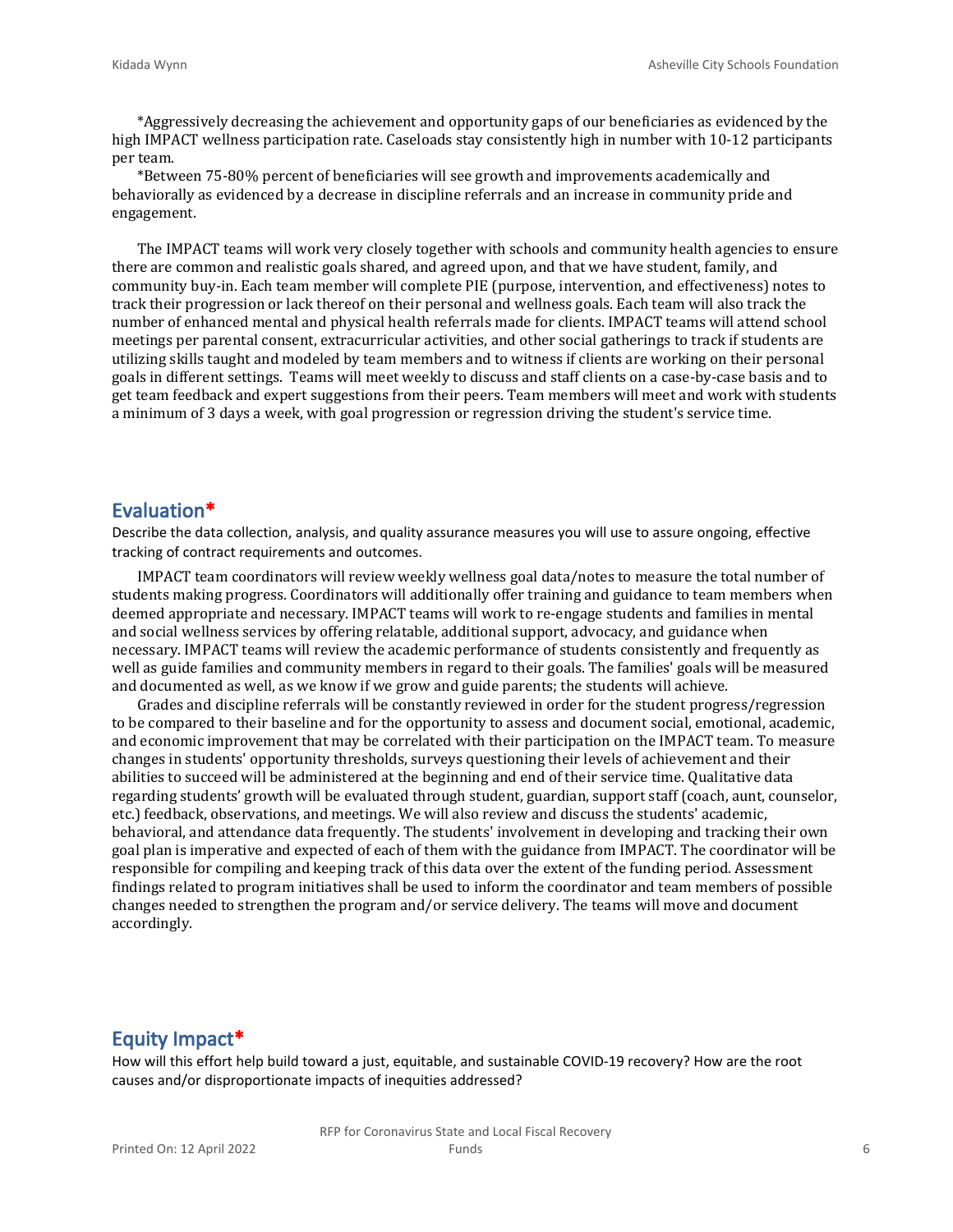Our teams will offer students quality and relevant support services. We will work to ensure each student has access to wellness resources that are needed for the beneficiaries to be successful. Staff will always keep the students and families at the forefront of our minds, offering opportunities for alternative outcomes and increased mental and academic wellness. The teams will encourage mental wellness and excellent achievement by changing the ideas and stigma associated with such in the communities of color. Teams will be made up of people with lived experiences who can support students and families to see themselves differently by being modeled by them and their leadership. By offering the students and communities a voice around the table, we will create equitable dialogue and a realistic baseline to guide our goals and outcomes. Relatable support raised expectations and equitable opportunities will create a chance for positive and impactful change within spaces that feel genuine and where everyone can be their authentic selves without judgment.

#### **Project Partners\***

Identify any subcontractors you intend to use for the proposed scope of work. For each subcontractor listed, indicate:

1.) What products and/or services are to be supplied by that subcontractor and;

2.) What percentage of the overall scope of work that subcontractor will perform.

Also, list non-funded key partners critical to project.

We will continue to work very closely with key partners such as:

Asheville Housing Authority who will rent us space within the community for IMPACT teams to work from on a weekly basis with the intention being to meet clients where they are within their home spaces.

LCMHC(A) or LCSW(A) offering group and/or individual therapeutic services. If awarded IMPACT will pay the clinicians 35-40 dollars per client/ max of 12 clients/seeing them 2 times per month. contingent on service contracts and levels of expertise. (960 per month) IMPACT will offer \$100 per family, peer group session.

Community Health Workers -20-25 dollars an hour contingent on service contract and levels of expertise. 20 hours a week (1,600 a month)

Social Workers-25 dollars an hour 20 hours a week (2,000 a month)

IMPACT Qualified Mental Health Professionals- 30 dollars an hour/25 hours a week (3,000 a month)

Local Doctors Offices, Local Afterschool Programs, Local Mentor Groups, and Youth Athletic Leagues; we will look to these community partners for referrals to and from our teams. Communication and collaboration are key in repairing community relationships.

 It is our responsibility to continuously seek support and resources from our communities that will be beneficial to helping participants reach their wellness goals. With that being said we will reach out to others such as United Way, AB-tech, Asheville City School Foundation, the City of Asheville as the opportunities present themselves.

#### **Capacity\***

Describe the background, experience, and capabilities of your organization or department as it relates to capacity for delivering the proposed project and managing federal funds.

The IMPACT teams will be under the direction of the Executive Director. The Executive Director has both clinical and school licensers and experience. They shall have the capacity and education to assume the roles of each team member if needed. IMPACT team members are natives who have lived experiences within the schools and communities here in Asheville. Lived experiences cannot be taught and that in and of itself sets

RFP for Coronavirus State and Local Fiscal Recovery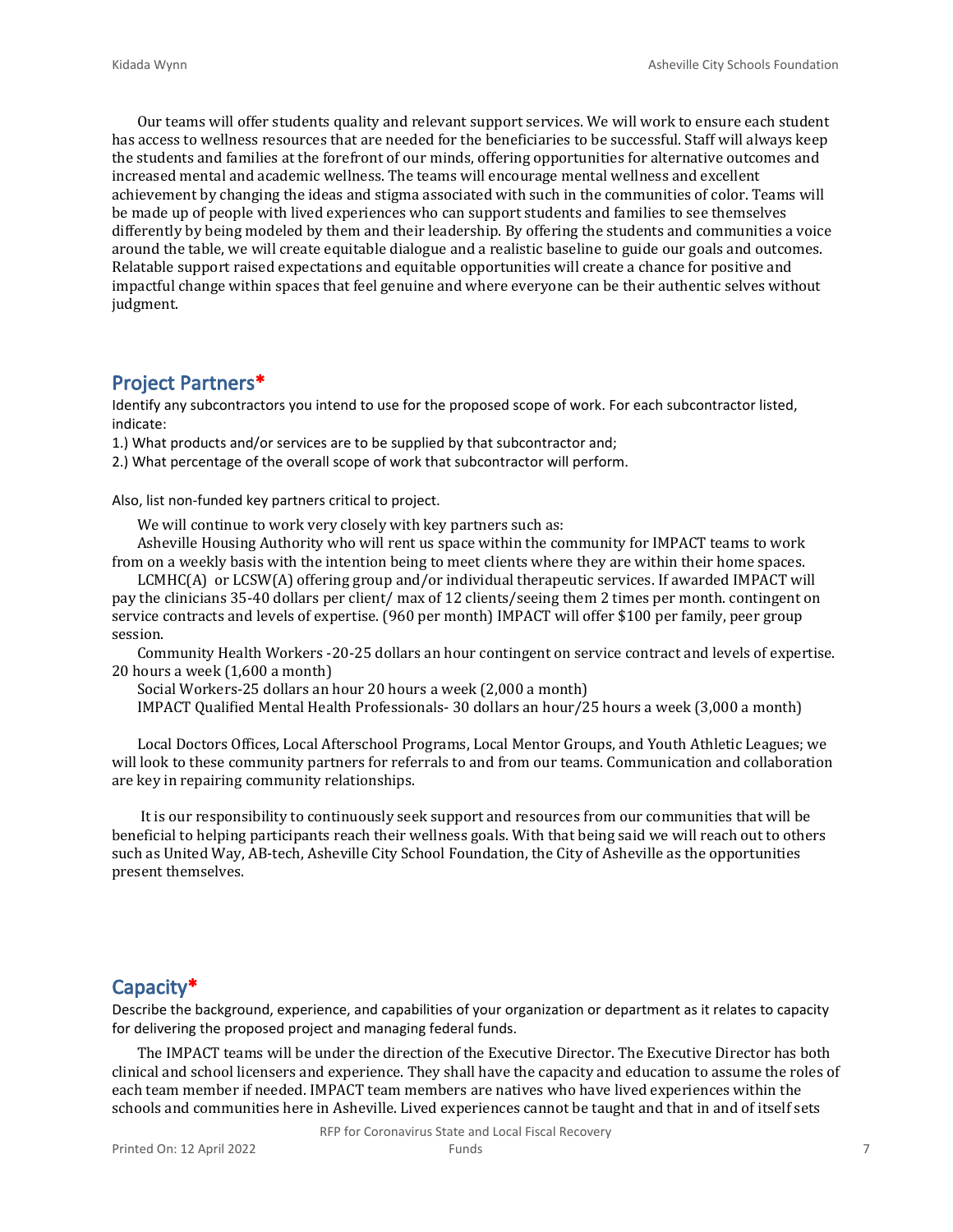our IMPACT teams apart from others. With the diverse expertise and backgrounds of the IMPACT team members, I am confident that with passion, loyalty and hard work they will be able to live up to the mission as it is stated; (Inspire More Powerful Achievements through Community Trust) to have a positive IMPACT in our city, communities, and schools by repairing and rebuilding trust and resiliency within our village. Together we have therapeutic, trauma-informed, crisis management, restorative practices, community engagement and SEL training, experience, certifications, and licensures. All current team members have relevant lived experiences and others have some level of higher education. All team members have the capacity to guide other schools and community members to deliver impactful support services to our clients.

If awarded, IMPACT looks to collaborate with the Asheville City Schools Foundation to help with the management of all federal funds.

#### **Budget\***

Provide a detailed project budget including all proposed project revenues and expenditures, including explanations and methodology. For all revenue sources, list the funder and denote whether funds are confirmed or pending. For project expenses, denote all capital vs. operating costs, and reflect which specific expenses are proposed to be funded with one-time Buncombe County Recovery Funds.

Download a copy of the budget form [HERE](https://buncombecounty.org/common/community-investment/grants/early-childhood-education/Recovery-Funds-budget-template.xlsx). Complete the form, and upload it using the button below.

IMPACT Budget (1).pdf

#### **Special Considerations\***

Provide any other information that might assist the County in its selection.

I would like to take the time to thank everyone involved for offering this opportunity to address the mental wellness of some of our most vulnerable students and families; particularly those who make up the achievement and opportunity gaps. I am elated that the state is paying close attention to the correlation between mental wellness and academic achievement. It has forced us to take a closer look at the epidemic people of color are asked to "live with" daily. The truth of the matter is without resources and professional support we can't live; we just do our best to simply survive.

With Asheville City Schools' challenging achievement gap, it's discipline disproportionalities, and the lack of resources along with the climate of our housing communities, I could not let this once-in-a-lifetime opportunity pass me by. The pandemic has heightened these deficits and there doesn't seem to be any longterm sustainable solutions available. Our teams would like to change that narrative. If given the chance, we could, with additional staff, aggressively work on closing the achievement and opportunities gaps by building capacity and resiliency through SEL and mental health initiatives in our communities and schools. While I may not be an expert at writing proposals, I am an expert at supporting our most disenfranchised student populations, as I too am a part of that number. To have the opportunity to positively IMPACT the communities in which we grew up would be life-changing for many, ourselves included as we aspire to give back to our youth in a major way. Again, thank you for your time and consideration.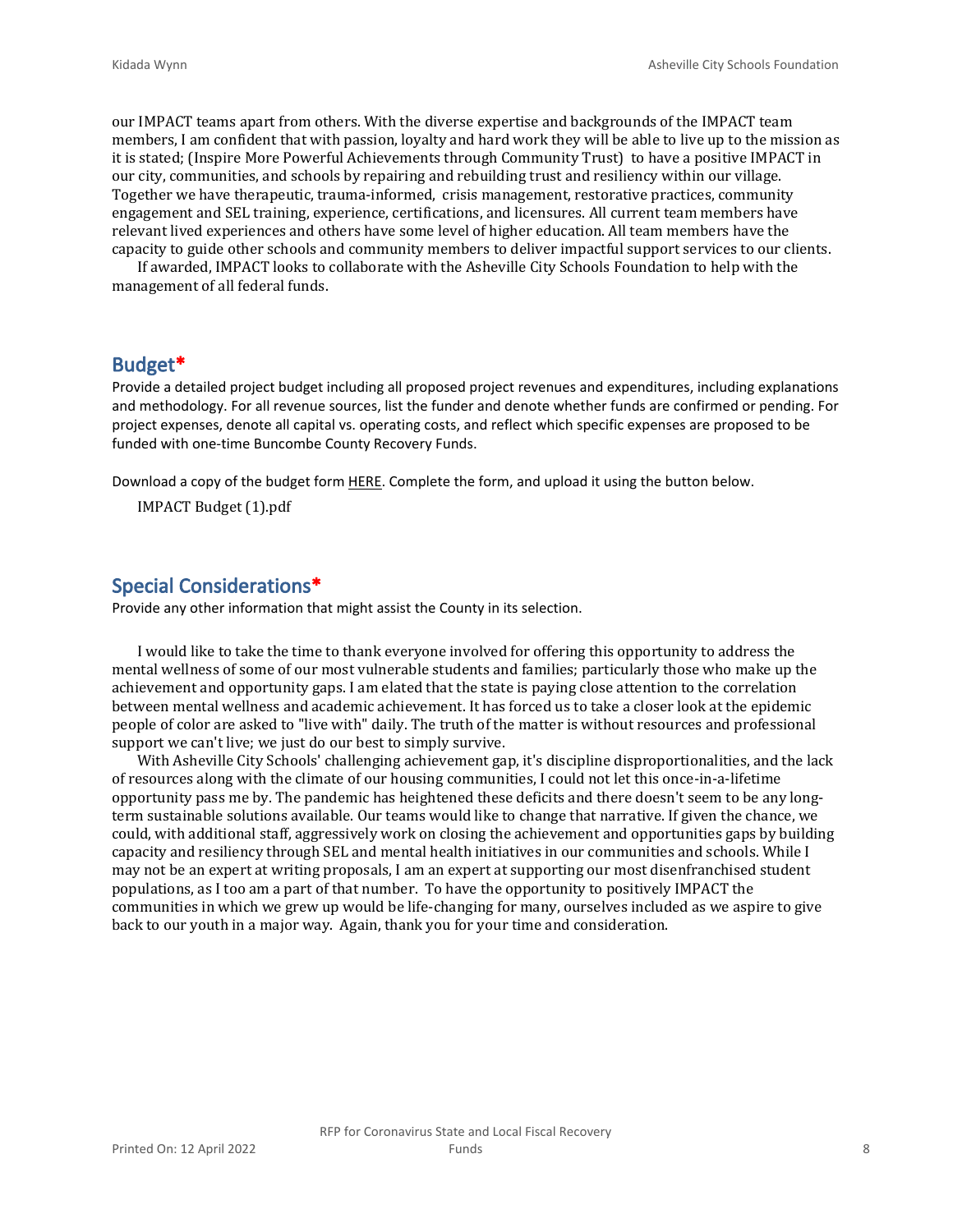# File Attachment Summary

## *Applicant File Uploads*

• IMPACT Budget (1).pdf